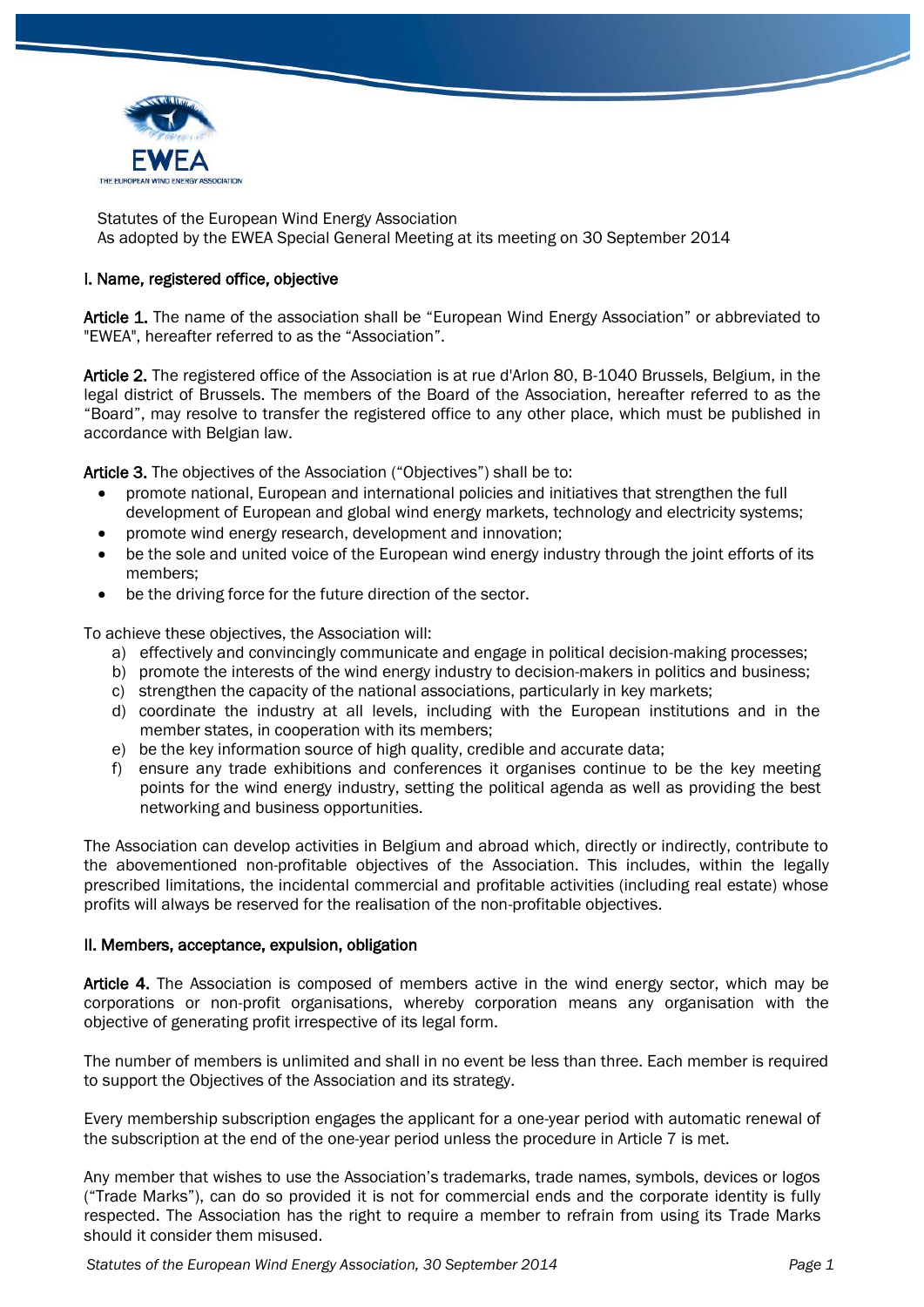Regardless of the above, EWEA has the right to deny a member the right to use the Association's Trade Marks.

Article 5. The members of the Association shall be divided into categories, each of which shall have the respective rights and restrictions set out in these Articles of the Statutes. Each category has access to different levels of services identified and defined by the Secretariat of the Association.

#### 5.1 Non-profit organisation membership

There shall be two categories of non-profit organisation membership:

Category A1: Associations that are widely recognised for their activities in the field of wind energy and which are legally based in the European Union, accession countries to the EU or EFTA countries, who pay the annual subscription determined by the Board in accordance with Article 8. The fee level will depend on the annual turnover from wind energy activities or on the number of members.

The A1 category is divided into three sub-categories of associations:

- Large associations with more than 500 members and/or an annual turnover of more than €500,000
- Medium-sized associations with between 100 and 500 members and/or an annual turnover between €100,000 and €500,000
- Small associations with less than 100 members and/or an annual turnover below €100,000
- Category A2: All other non-profit organisations with a direct or indirect interest in the wind industry. The annual subscription for members in this category shall be fixed and will be determined by the Board in accordance with Article 8. This category includes research and academic institutions active in the field of wind energy and which do not qualify for the C category as part of their commercial activities.

#### 5.2 Corporate membership

The determination of the corporate membership category shall be defined on the basis of the major activity of the candidate applying for corporate membership.

The annual corporate membership fee shall be fixed and will be determined by the Board in accordance with Article 8.

There shall be four categories of corporate membership:

- Category C1: Corporations with a global turnover in wind of over €50 million; developers, power producers and asset owners with a global installed capacity of over 200 MW (1 MW capacity in development accounts for 0.5 MW in this calculation).
- Category C2: Corporations with a global turnover in wind of between  $\epsilon$ 10 million and  $\epsilon$ 50 million; developers, power producers and asset owners with global installed capacity of between 100 MW and 200 MW (1 MW capacity in development accounts for 0.5 MW in this calculation).
- Category C3: Corporations with a global turnover in wind of between  $E1$  million and  $E10$  million; developers, power producers and asset owners with global installed capacity of between 30 MW and 100 MW (1 MW capacity in development accounts for 0.5 MW in this calculation).
- Category C4: Corporations with a global turnover in wind below  $\epsilon$ 1 million; developers, power producers and asset owners with global installed capacity of below 30 MW (1 MW capacity in development accounts for 0.5 MW in this calculation).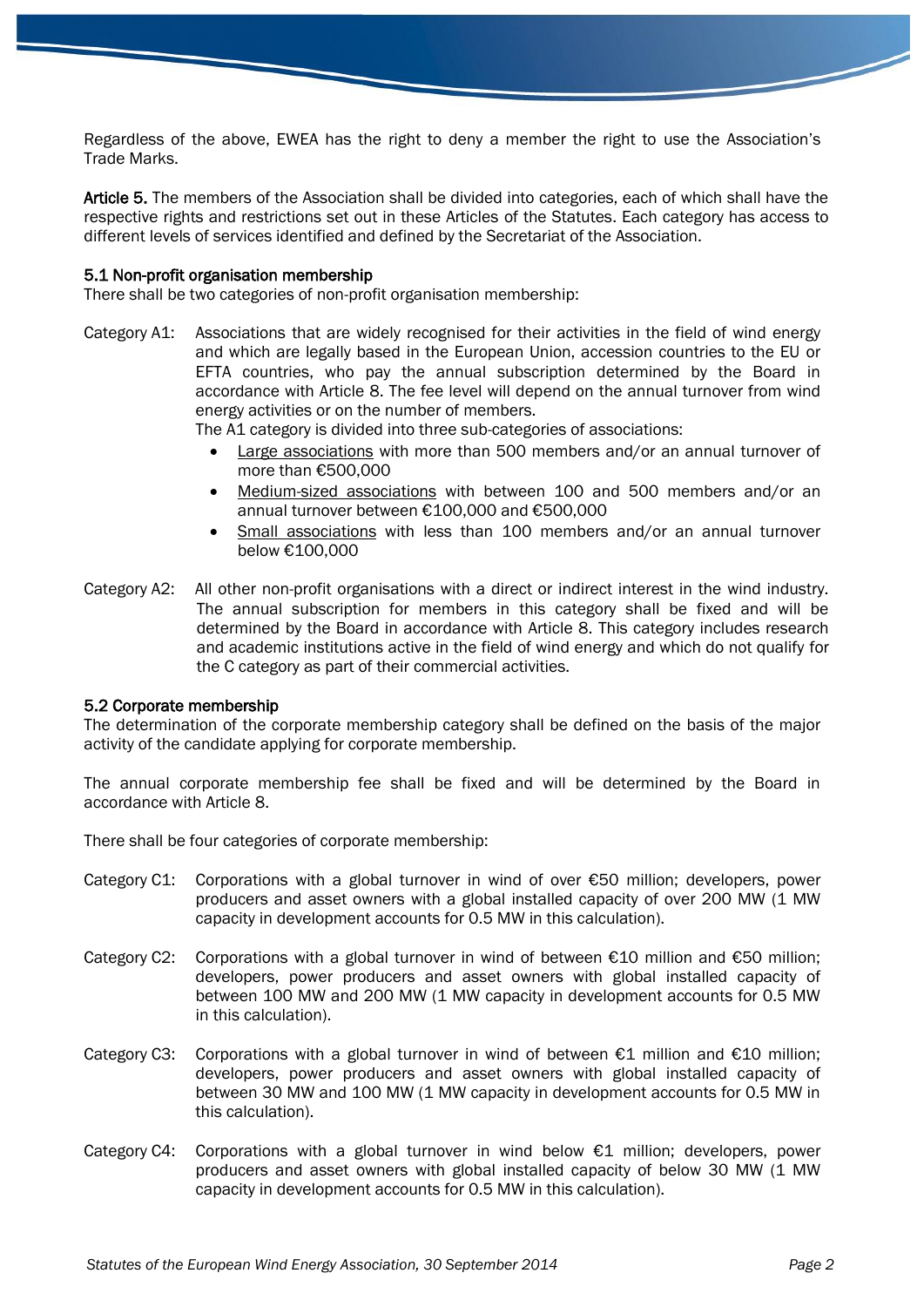Category LM: There shall be one category of 'Leading Members', also referred to as LM, open to all corporations who pay the annual subscription determined by the Board in accordance with Article 8. The LM category is divided into three sub-categories, each of them benefiting from a specific set of services in accordance with their activities and strategic interest. The sub-category allocation shall be determined in accordance with the profile of that corporation:

- Market Leaders
- Manufacturers and other corporations
- Developers, power producers and asset owners

The annual Leading Membership fees shall be fixed and will be determined for each sub-category by the Board in accordance with Article 8.

Corporations shall be allowed to change membership category in accordance with their actual global turnover level, with this change of category taking effect as from the start of the following calendar year. In case of category downgrade, corporations must document by e-mail to the Chief Executive Officer that they meet the new category requirements. The number of votes for the corporation shall correspond to that new membership category.

Article 6. Any organisation who wishes to become a member shall deliver a written and signed application for membership to the Association.

In case of Leading Membership, an application shall be accepted if it is approved by the Board. The Chief Executive Officer will make a recommendation prior to the Board meeting. Approval by the Board shall take place with a majority of two thirds of the votes present or represented. Any Board member that has a conflict of interest must abstain from voting.

For all other membership categories, an application shall be accepted upon approval by the Board by simple majority. The Chief Executive Officer will make a recommendation prior to the Board meeting.

The contact details of all members will be recorded in a register as required by law at the registered office of the Association.

Article 7. A member shall cease to be a member of the Association:

- (a) by giving notice of resignation in writing to the Association at least six months before the end of the calendar year; or
- (b) if expelled by the General Assembly of the Association.
	- A member not supporting the Objectives of the Association and its strategy or which does not comply with the Articles of the Statutes of the Association can, on the basis of a resolution from the Board adopted by an absolute majority of the seats of the Board members, be suspended awaiting a decision of the General Assembly. Following the decision of the Board to suspend the member, the General Assembly shall decide by simple majority whether the suspension becomes an exclusion at the latest six months after the suspension takes effect; or
- (c) if it fails to pay the subscription within one month of receipt of a written notice requesting that it does so; or
- (d) in case of insolvency, bankruptcy, a judicial reorganisation, a liquidation or dissolution procedure and for this reason the discontinuation of payment of that member.

No resigning or excluded member, nor any successor thereof, shall have any rights to the assets of the Association. They may not demand account and justification, sealing, or an inventory.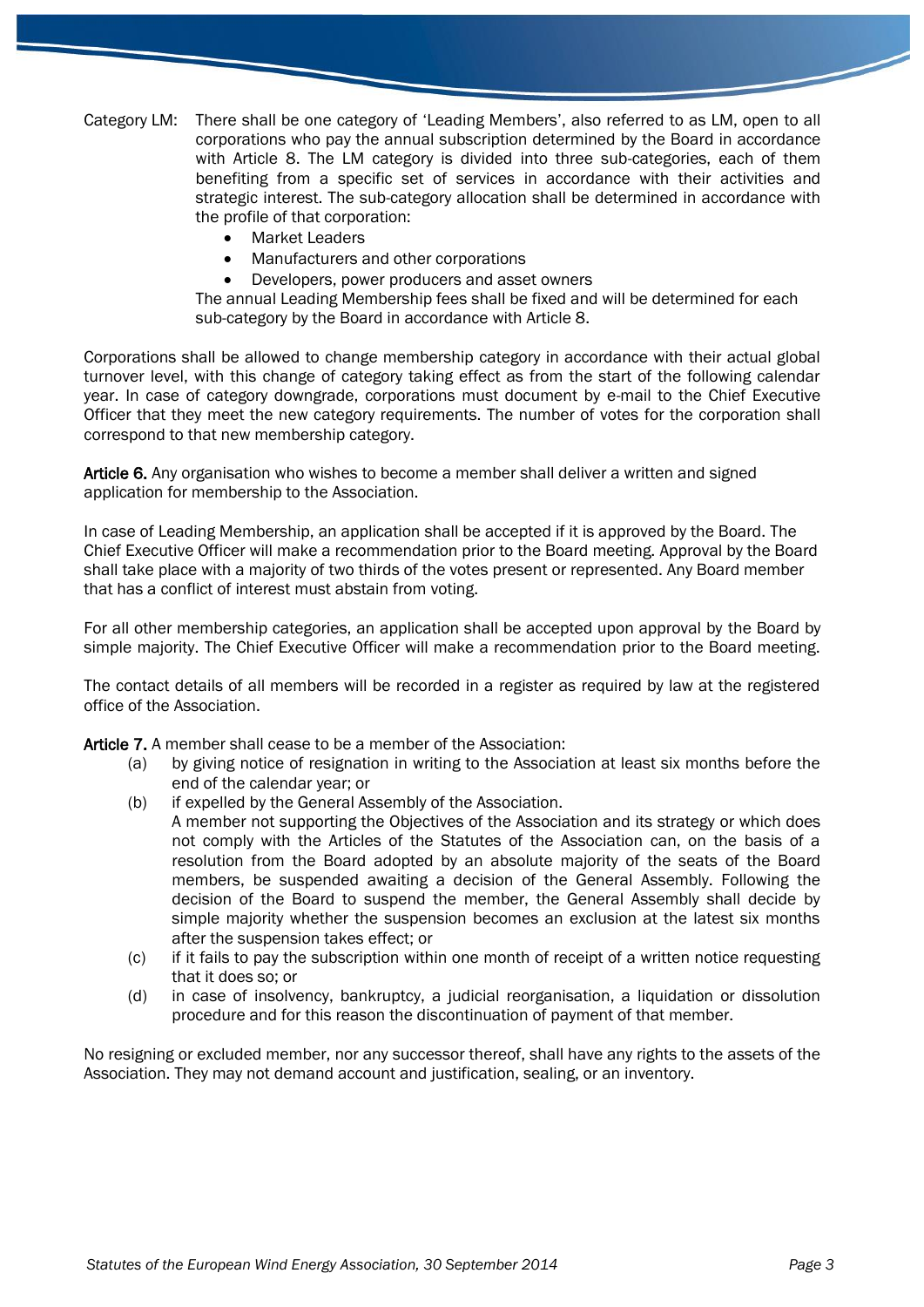Article 8. Each member shall pay an annual subscription to the Association, as proposed by the Secretariat for each category of membership and approved by the Board. This annual subscription will not in any event exceed €500,000.

The annual subscription payable by the members will be adjusted each year by the Board on the basis of the consumer price index of Belgium or any similar indexation chosen by the Board, without a special approval of the General Assembly being required.

Any affiliates or subsidiaries of which more than 50% is owned by an EWEA member may benefit from the mother company's subscription on a case-by-case basis as decided by the Secretariat. This does not apply to joint ventures and other partnership vehicles established for a limited duration or for a specific project which shall subscribe separately.

Affiliates and subsidiaries, of which less than 50% is owned by an existing EWEA member, shall subscribe to new membership. Members of EWEA shall not share their membership benefits with their members, clients or minority-owned affiliates or subsidiaries without express permission of the Secretariat.

In the event of a merger, spin-off or restructuring of an entity that is a member of the Association, the annual subscription will be based on the annual global turnover of the combined entities as from the official date of the merger, spin-off or restructuring.

The fiscal year of the Association shall be the calendar year and the deadline for payment of the membership subscription shall be thirty days after the date of invoice. Membership subscriptions that arise after the beginning of the fiscal year shall be reduced, as follows, according to the starting date of membership.

Members contracted between:

- 1 January and 31 March will be charged 100% of the annual subscription;
- 1 April and 30 June will be charged 75% of the annual subscription;
- 1 July and 30 September will be charged 50% of the annual subscription;
- 1 October and 31 December will be charged 25% of the annual subscription.

Any member who has not paid its subscription within one month of the date on which it became due, shall be notified by the Chief Executive Officer of the Association by means of written notice. A member with any outstanding debts to the Association of more than sixty days shall no longer have the right to participate in any of the activities of the Association and /or receive services thereof.

A member whose membership is terminated (including members whose membership is terminated in accordance with Article 7, c) and d) ), suspended or who resigns from the Association, shall no longer have the right to participate in any of the activities of the Association and/or receive information regarding the Association, as applicable. No resignation, termination or suspension of any membership shall relieve any member from full payment of any and all dues and other fees (including the payment of the annual subscription to the Association, in accordance with Article 8) and assessments remaining unpaid on the date of such resignation, suspension or termination. Upon resignation, suspension or termination of membership, a member shall not be entitled to a refund of any amounts paid during membership.

### III. General Assembly

Article 9. The General Assembly comprises all members.

The Chairperson of the Board, or in his or her absence the Vice-Chairperson of the Board, or in their absence the Chief Executive Officer, chairs the General Assembly.

Article 10. The General Assembly has all powers explicitly conferred to it by law and the Articles of the Statutes. The powers of the General Assembly include the right:

- a) to modify the Articles of the Statutes;
- b) to expel a member;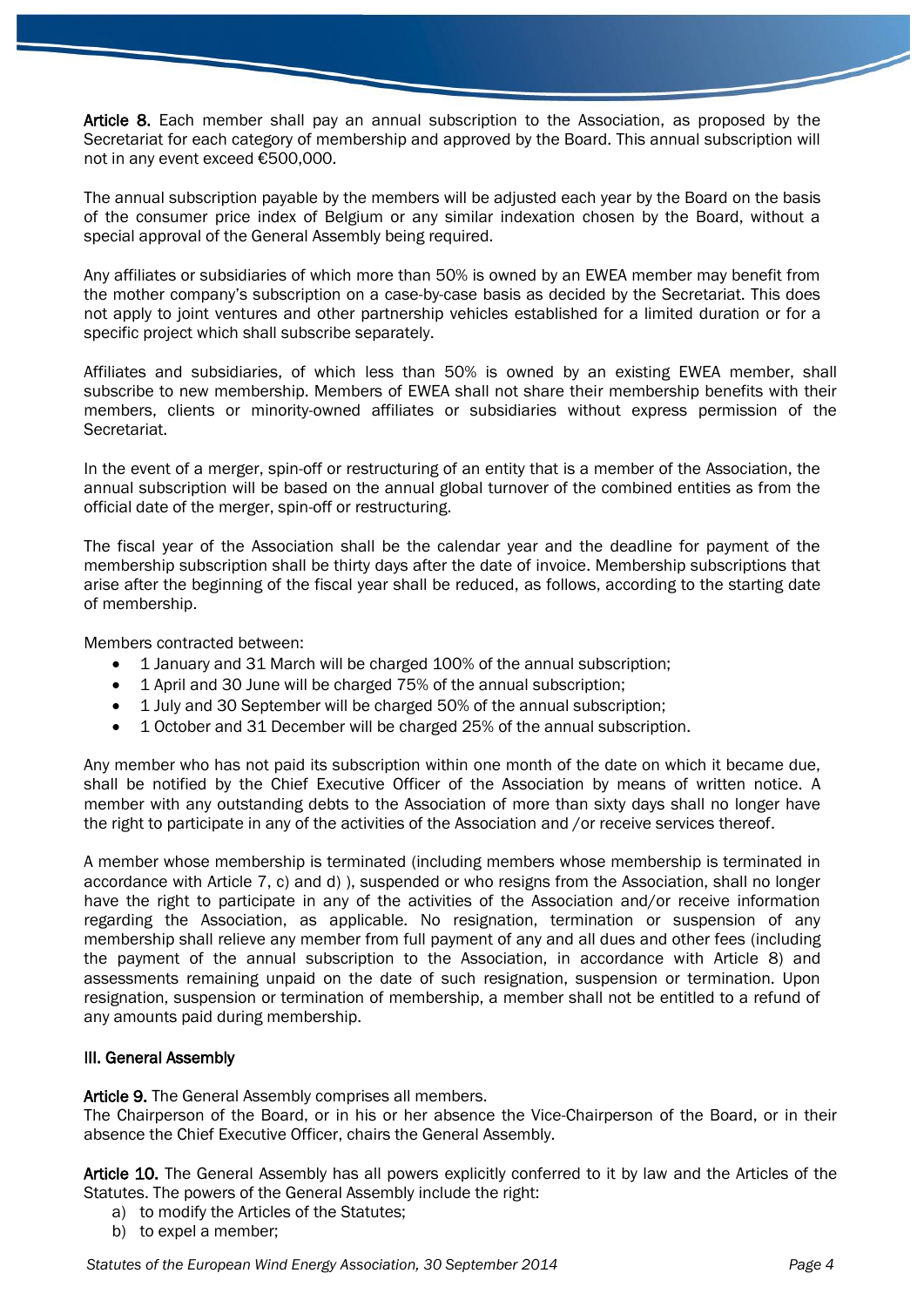- c) to elect, appoint and dismiss the members of the Board;
- d) to approve the annual accounts of the previous year and the working budget;
- e) to appoint and dismiss the statutory auditor and determine its remuneration;
- f) to discharge the members of the Board and the statutory auditor;
- g) to approve the Association's by laws and the modifications thereof;
- h) to decide to start legal proceedings against any member, or member of the Board, of the Association;
- i) to dissolve the Association.

Article 11. The General Assembly shall be held once a year. In addition, an Extraordinary General Assembly can be called upon the initiative of the Board or upon the request of at least one-fifth of the Association's members. Should one-fifth of the members exercise their right to call an Extraordinary General Assembly, such a meeting shall be convened within a period not exceeding thirty days after the members' request. Furthermore, another meeting for all EWEA members, not a General Assembly, shall be held once a year.

Article 12. The General Assembly is called by the Chief Executive Officer or the Chairperson of the Board by means of an e-mail, at least 15 days prior to such a meeting. The invitation shall contain the agenda and all supporting documentation of the General Assembly and shall specify the date, time, and place.

Any proposal signed by at least one-fifth of the Association's members shall be included on the agenda.

Article 13. Each member has the right to participate in any General Assembly. Members may be granted up to five written proxies from other members in order to represent them at any General Assembly.

Article 14. With the exception of any specific quorum requirements according to law or to the Articles of the Statutes, the General Assembly deliberates validly whatever the number of members present or represented.

Article 15. Each member who is present or represented shall have in principle the number of votes stated opposite the category of membership in which they are registered as a member, as set out below:

| Category A1 | 2 votes  |
|-------------|----------|
| Category A2 | 1 vote   |
| Category C1 | 4 votes  |
| Category C2 | 3 votes  |
| Category C3 | 2 votes  |
| Category C4 | 1 vote   |
| Category LM | 10 votes |

However, with respect to the election of the Board members, the principle of one member one vote applies.

The Chairperson of the General Assembly shall not normally vote and shall in the event of a tied vote exercise a further or casting vote.

Without prejudice to specific majority requirements imposed by law or the Articles of the Statutes, a simple majority of the votes will decide a resolution at a General Assembly. Neither invalid votes nor abstentions will be taken into consideration for the calculation of votes.

Any member who has, in respect of an item of the agenda, an interest conflicting with the interest of the Association may not attend the deliberations regarding that item and cannot exercise his/her voting right on that item. In case a member disputes that it has a conflicting interest, the General Assembly will, prior to the deliberations regarding that item, decide by a simple majority vote whether a conflicting interest exists in respect of that member. The member in question shall participate in this vote.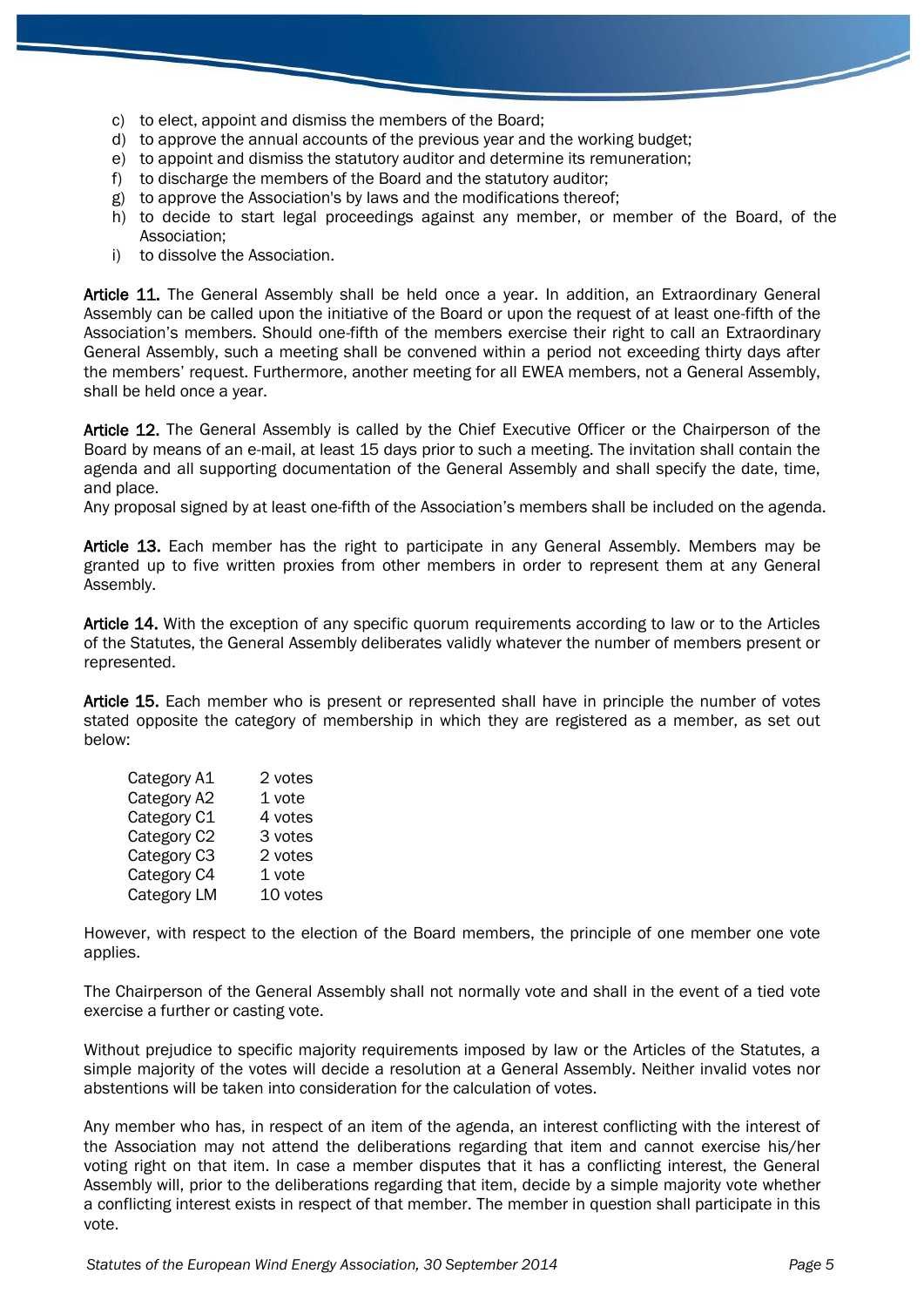Article 16. The General Assembly can only deliberate and resolve on a modification of the Articles of the Statutes if the object of the modification has been announced in accordance with Article 12 and if at least two-thirds of all members are present or represented. In case such quorum has not been reached at the first General Assembly, a second General Assembly may be called which may deliberate and resolve irrespective of the number of members present or represented. A modification of the Articles of the Statutes shall be adopted with a majority of two-thirds of the votes present or represented. A modification of the Objectives of the Association set out in Article 3 shall be adopted with a four-fifths majority of the votes present or represented.

Article 17. The General Assembly can only validly deliberate on the items placed on the agenda. By way of exception an item not placed on the agenda may be voted upon subject to the approval of the Chairperson of the meeting. Resolutions regarding items which were not placed on the agenda shall only take effect if the majority of the members do not object to these resolutions within five calendar days of being notified of the resolution. The email sent to the members informing them of the resolutions adopted on items not placed on the agenda shall mention the members' right to object to these resolutions within five calendar days by means of a written notification including e-mail to the Chief Executive Officer.

Article 18. The decisions are laid down in the minutes drawn up and signed by the Chief Executive Officer and the Chairperson of the Board.

Article 19. Any modification of the Articles of the Statutes, as well as any appointment, dismissal, resignation or demise of a member of the Board shall be published in the Annexes to the Belgian State Gazette within a one month period from that General Assembly.

# IV. Board

# A. Composition of the Board

Article 20.The Board shall be comprised of a minimum of three members, each of whom represents a legal entity which is a member of the Association, elected by the General Assembly.

Corporate Board members shall be represented by individuals from the corporations of the highest level possible. The Board member for each A1 category member shall be represented by its Chief Executive Officer or its most senior executive.

The Board shall be comprised of the following:

- a) 1 Chairperson of the Board;
- b) 1 representative of each Leading Member (including the Vice-Chairperson);
- c) 4 representatives of C categories;
- d) 3 representatives of A1 category.

The Chief Executive Officer of the Association shall attend the meetings of the Board on an ex-officio basis.

In order to ensure the Board remains of a workable size, Article 20 will be reviewed by the Board should the number of Board members, excluding the Chairperson of the Board, exceed twenty-five persons. On the basis of the review, the Board may make a recommendation to the General Assembly for it to modify Article 20.

### B. Appointment of members of the Board

Article 21. The members of the Board shall be elected by the General Assembly from among the candidates who have the right of representation on the Board in accordance with Article 20 of the Statutes.

The members of the Board may be either physical or legal persons. If a legal person is appointed as member of the Board, it shall appoint a permanent representative and a deputy who will attend in the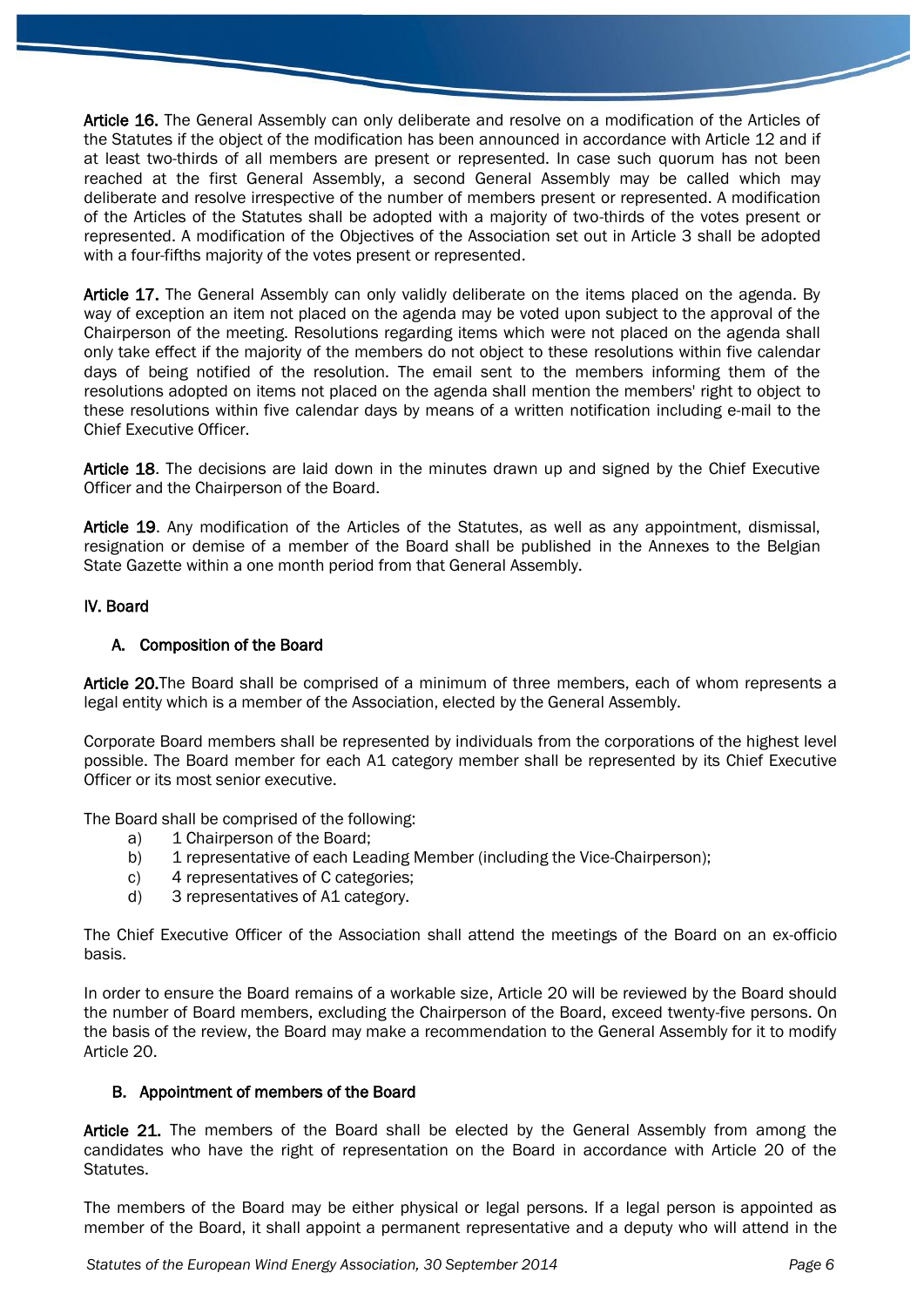event that the member is unavailable.

The members of the Board are appointed by simple majority vote for a two year period. Each Board member can only serve two consecutive terms, renewable only after a minimum one term break.

The procedure used by the General Assembly to elect the members of the Board shall be laid down in an internal regulation 'Internal regulation to elect the Board members' drawn up by the Secretariat and approved by the General Assembly.

When a member ceases to be a member of the Association, the Board member representing that member, if there is one, shall be deemed to have resigned. His/her post on the Board shall stay empty and must be filled by election at the General Assembly, in accordance with Article 20.

In the event of a merger, spin-off or restructuring of a Leading Member of the Association which results in the new entity created from the merger, spin-off or restructuring having two or more representatives on the Board, one of the Board members shall be deemed to have resigned. The pre-existing members involved in the merger, spin-off or restructuring shall determine which Board member resigns and shall inform the Chief Executive Officer of the decision within one month of the formal completion of the merger, spin-off or restructuring.

In the event of a merger, spin-off or restructuring of a member of the Association in the C category which results in the new entity created from the merger, spin-off or restructuring having two or more representatives on the Board, one of the Board members shall be deemed to have resigned. The preexisting members involved in the merger, spin-off or restructuring shall determine which Board member resigns and shall inform the Chief Executive Officer of the decision within one month of the formal completion of the merger, spin-off or restructuring. His/her post shall stay empty until filled by an election at the next General Assembly.

# C. Chairperson and Vice-Chairperson of the Board

Article 22. The Chairperson of the Board shall be the CEO or similar function of a Leading Member of the Association. He or she shall be elected by the Board by absolute majority of the seats. The term shall be for an eighteen month period renewable only after a minimum one term break.

The Vice-Chairperson of the Board shall be the Board representative of a Leading Member of the Association. He or she shall be elected by the Board by absolute majority of the seats. The term shall be for an eighteen month period renewable only after a minimum one term break.

Under exceptional circumstances, the Board may decide to appoint a political figure as Chairperson of the Board, who therefore is not a member of EWEA. The term of such an appointment will be the same as that for an elected Chairperson.

The Chairperson of the Board shall:

- chair the Board meetings of the Association;
- chair the General Assembly of the Association;
- act as the public face of the Association and its members in line with the EWEA strategy and agreed positions;
- facilitate high-level contacts in Brussels and globally;
- in his or her absence, delegate authority to the Vice-Chairperson of the Board to preside the Board meetings of the Association;
- in his or her absence, delegate authority to the Vice-Chairperson of the Board to chair the General Assembly of the Association;
- have the casting vote in the General Assembly and the Board, if necessary.

The Vice-Chairperson of the Board shall, upon the request of the Chairperson or Chief Executive Officer:

- chair the Board meetings of the Association;
- chair the General Assembly of the Association;
- act as the public face of the Association and its members in line with the EWEA strategy and

*Statutes of the European Wind Energy Association, 30 September 2014 Page 7*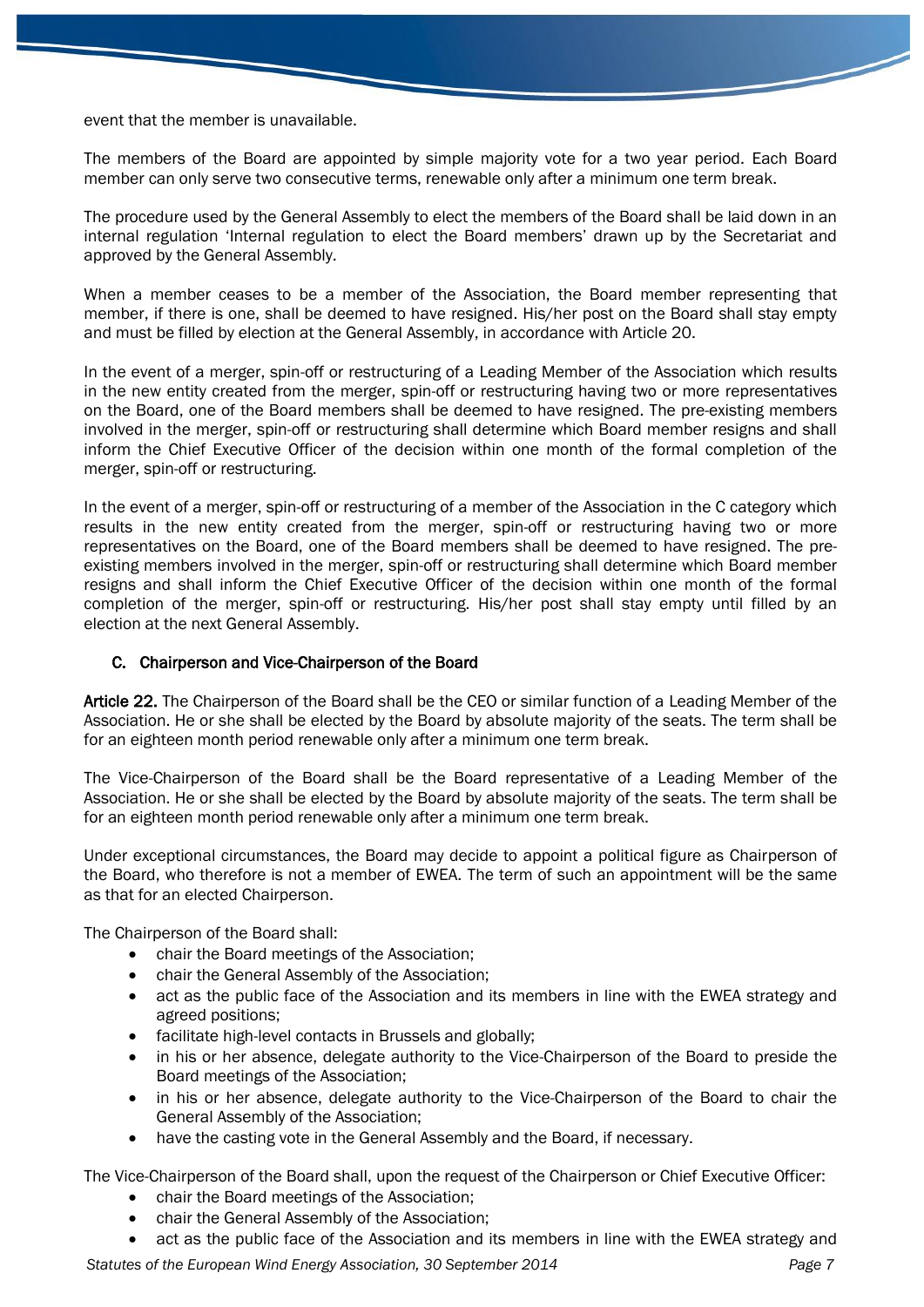agreed positions;

facilitate high-level contacts in Brussels and globally.

#### D. Board meetings

Article 23. Board meetings shall be held six times a year.

Invitations to Board meetings shall be sent to Board members by e-mail at least one working week prior to the Board meeting and shall contain a detailed agenda and concise supporting documents for strategic debate and effective and rapid decision. The Board deliberates validly regardless of the number of Board members present or represented.

Board meetings may be held in person, by telephone or virtually.

The Board can only validly deliberate on the items placed on the agenda. By way of exception, an item not placed on the agenda may be voted upon subject to the approval of the Chairperson of the Board. Resolutions regarding items which were not placed on the agenda shall only take effect if the majority of the members of the Board do not object to these resolutions within five calendar days as of being notified of the resolution. The email sent to the Board members informing them of the resolutions adopted on items not placed on the agenda shall mention the Board members' right to object to these resolutions within five calendar days by means of written notification including email to the Chief Executive Officer.

Each Board member present or represented shall be entitled to exercise one vote. All decisions are taken by simple majority unless specified in these Articles of the Statutes.

The Chairperson of the Board shall exercise the casting vote if necessary in the event of a tied vote. Neither invalid votes nor abstentions will be taken into consideration for the calculation of votes.

The decisions are laid down in the minutes drawn up and signed by the Chief Executive Officer and the Chairperson of the Board. The minutes are kept at the registered office.

Any Board member who has, with respect to an item on the agenda, a conflict of interest with the Association may not attend the deliberations regarding that item and cannot exercise his/her voting right on that item. In case a Board member disputes that he or she has a conflicting interest, the Board will, prior to the deliberations regarding that item, decide by a simple majority vote whether a conflicting interest exists in respect of that Board member. The member in question shall participate in this vote.

### E. Powers

Article 24. The Association shall be governed by the Board as the key and central decision-making body.

The Board shall in particular:

- a) define the strategic objectives and the political positioning of the Association based on the input of the Working Groups and otherwise and delegate authority to the Chief Executive Officer to take decisions to translate these instructions into concrete actions;
- b) approve the new members of the Association in accordance with Article 6, if necessary by written procedure;
- c) suspend members in accordance with Article 7;
- d) submit to the General Assembly for approval, every year, the audited annual accounts of the previous year and the working budget for the coming year;
- e) set up and dissolve Working Groups, and appoint the chairperson of each of the Working Groups.

The termination of the mandate of the Board member for whatever cause automatically terminates any mandate granted by the Board.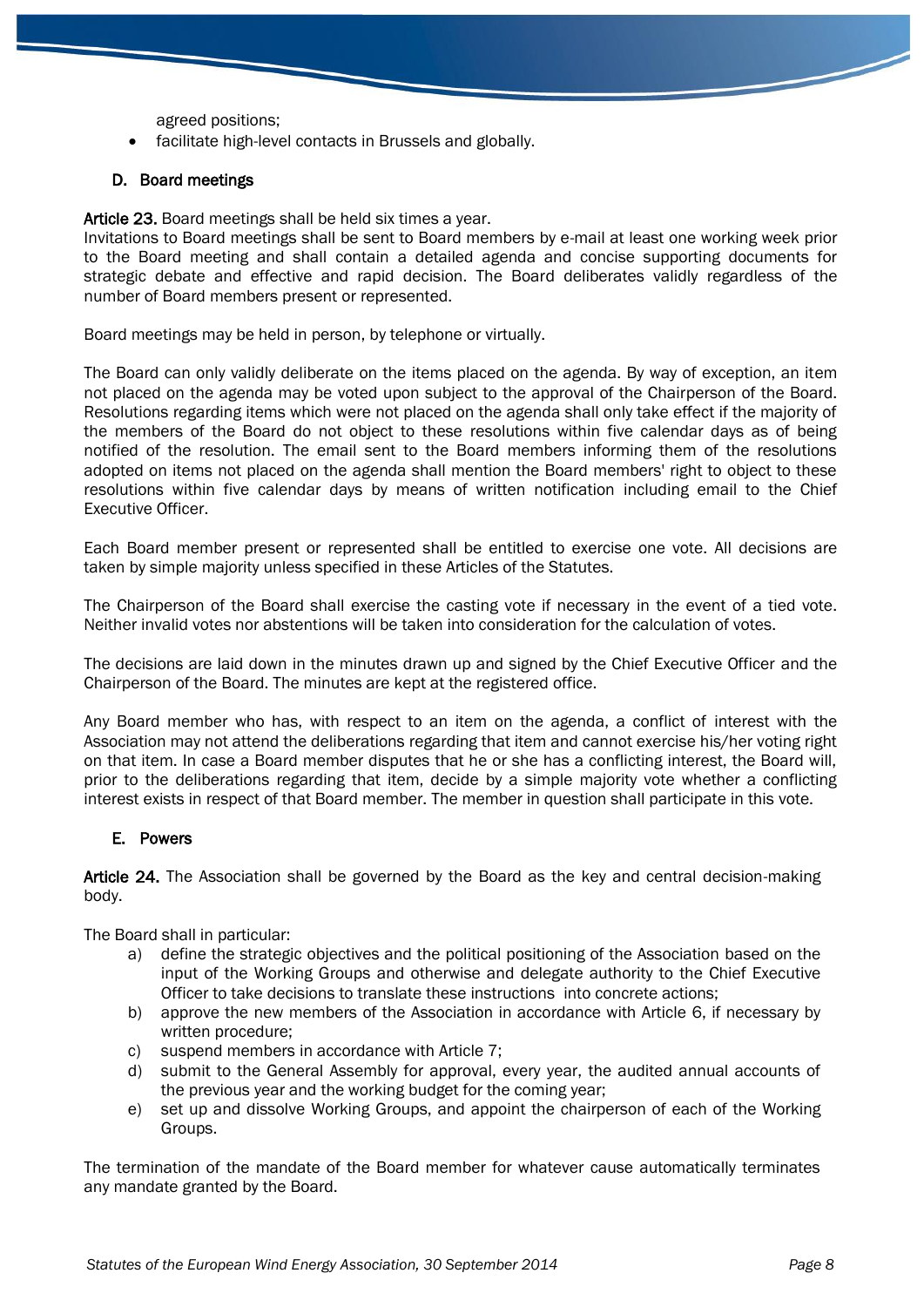# V. Working Groups and National Associations Network

Article 25. The Board shall decide to create Working Groups, whose aims and terms of reference it will fix, review and approve every two years, but which must be set up to meet strategic priorities of the Association and respect the Competition Compliance Guidelines. The Working Groups may be temporary or permanent and can be suspended and dissolved by the Board. Access to membership of the Working Groups is to be defined by the Board encouraging appropriate participation from across the EWEA membership. Under exceptional circumstances non-members may be invited.

The Working Groups will have an advisory role to facilitate Board decisions, and will provide a report for every Board meeting. The Board and the General Assembly remain the decision-making bodies of the Association.

The Chief Executive Officer monitors and coordinates the activities of the Working Groups.

The Board will appoint the Chairperson from among its members unless under exceptional circumstances a special degree of expertise is needed to perform its tasks, which is not present in the Board, in which case the Board will appoint an appropriately qualified person.

The Chairperson and the Secretariat shall convene and organise the work of the Working Group in consultation with the members. The Board shall approve the annual work plans.

Article 26. The Chief Executive Officers of the National Associations Network shall meet at least three times a year to agree the work programme of the National Association Network and to coordinate the wind industry's voice.

Given the increasing tendency for policy to be defined on a European level, National Associations shall coordinate their work with EWEA to ensure the wind energy sector speaks with one voice to European decision-makers.

The Network of National Associations is tasked in particular with regular working meetings to:

- coordinate the implementation of the wind industry's messaging to national governments, the European Council and Council of Ministers;
- build capacity of national associations in key, emerging and future markets;
- support the development of favourable national regulatory and market frameworks, particularly in key, emerging and future markets for wind;
- collect and make available national regulatory and statistical data;
- exchange good practice.

#### VI. Chief Executive Officer

Article 27. The Board shall appoint the Chief Executive Officer.

The Chief Executive Officer shall, under the supervision of the Board, serve the Association, the interests of the Association and its governing bodies. He or she shall be responsible for the management of the Association's business, the translation of the strategy into concrete actions, and the management of the Association.

In addition, the Chief Executive Officer shall:

- a) be responsible for the Association's activities;
- b) be responsible for employing the Association's staff;
- c) represent the Association at all levels in its political activities, communication and projects;
- d) provide information on the strategic direction of the Association;
- e) present accounts of all the Association's financial transactions and the financial condition of the Association to the Board;
- f) prepare and present the working budget for the coming year to the Board;
- g) manage the functioning of the Association's bodies, including but not limited to, the Board, the General Assembly and the Working Groups;
- h) attend Board meetings on an ex-officio basis;